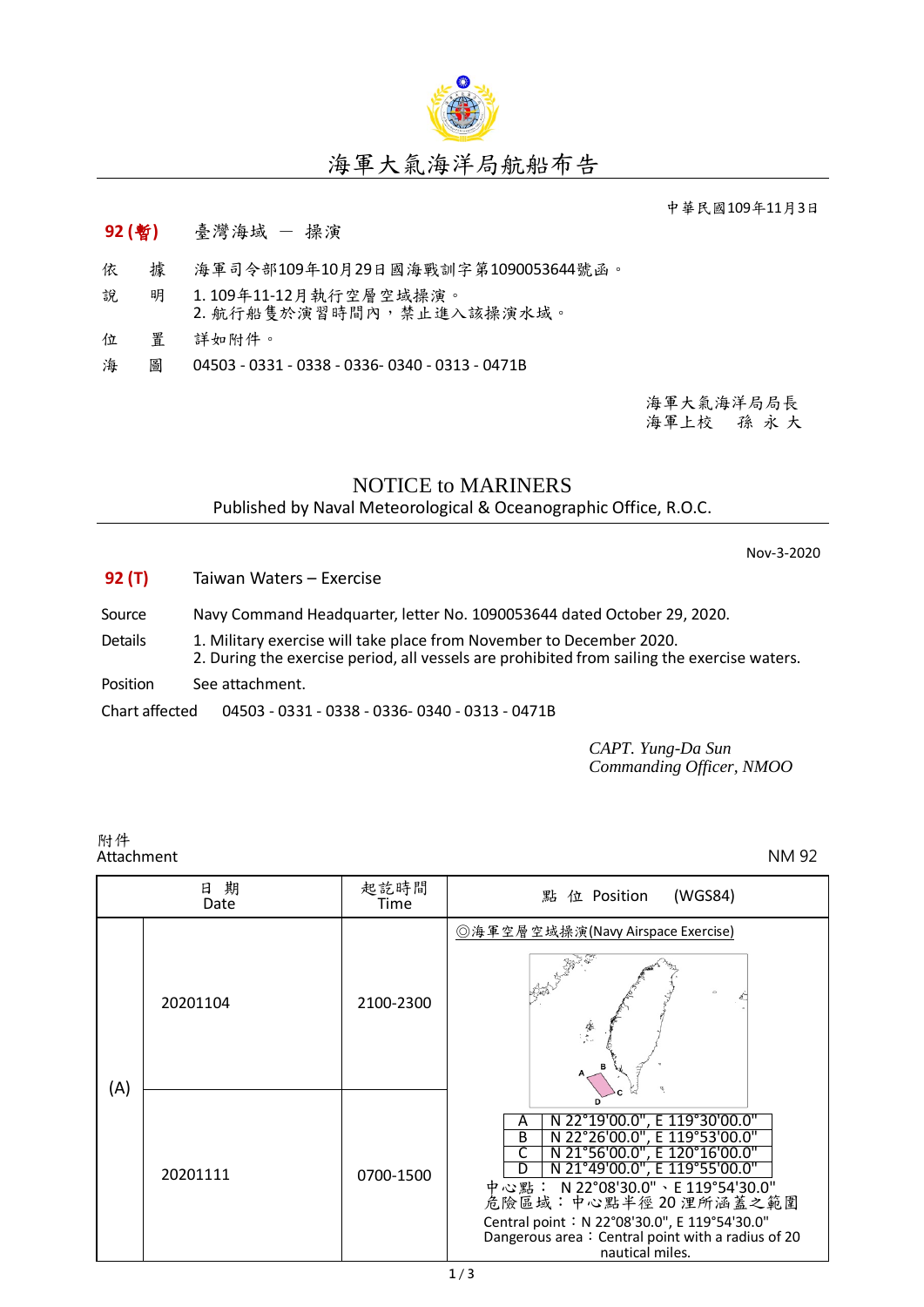附件 Attachment NM 92

| 日期<br>Date                              |           | 起訖時間<br>Time                                                                                                                                                                                                                                                                                                                                         | (WGS84)<br>點 位 Position                                                                                                                                                                                                                                                                                                                                                                                                                                                                                                                                                                                                                                                                                             |
|-----------------------------------------|-----------|------------------------------------------------------------------------------------------------------------------------------------------------------------------------------------------------------------------------------------------------------------------------------------------------------------------------------------------------------|---------------------------------------------------------------------------------------------------------------------------------------------------------------------------------------------------------------------------------------------------------------------------------------------------------------------------------------------------------------------------------------------------------------------------------------------------------------------------------------------------------------------------------------------------------------------------------------------------------------------------------------------------------------------------------------------------------------------|
| (B)                                     | 20201104  | 2100-2300                                                                                                                                                                                                                                                                                                                                            | ◎海軍空層空域操演(Navy Airspace Exercise)<br>N 22°47'00.0", E 119°28'00.0"<br>Α<br>B<br>N 22°47'00.0",<br>E 119°44'00.0"<br>C<br>22°14'00.0"<br>, E 119°44'00.0"<br>N 22°20'00.0", E 118°57'00.0"<br>D<br>中心點: N 22°30'00.0"、E 119°36'00.0"<br>危險區域:中心點半徑20浬所涵蓋之範圍<br>Central point: N 22°30'00.0", E 119°36'00.0"<br>Dangerous area: Central point with a radius of 20<br>nautical miles.                                                                                                                                                                                                                                                                                                                                  |
| 20201111<br>(C)<br>20201123<br>20201202 | 0800-1000 | ◎海軍空層空域操演(Navy Airspace Exercise)<br>D<br>E B<br>G<br>M<br>J N<br>N 21°51'00.0", E 119°50'00.0"<br>N 22°00'00.0", E 119°00'00.0"<br>Α<br>KG<br>B<br>N 21°38'00.0", E 119°00'00.0"<br>C<br>N 22°10'00.0", E 117°35'00.0"<br>D<br>E<br>N 22°00'00.0", E 118°55'00.0"<br>KH<br>N 21°37'00.0", E 118°55'00.0"<br>F<br>N 21°20'00.0", E 117°35'00.0"<br>G |                                                                                                                                                                                                                                                                                                                                                                                                                                                                                                                                                                                                                                                                                                                     |
|                                         |           | 1400-1530                                                                                                                                                                                                                                                                                                                                            | N 21°05'00.0", E 117°45'00.0"<br>Η<br>N 21°37'00.0", E 119°53'00.0"<br>KJ<br>ı<br>N 21°05'00.0", E 119°47'00.0"<br>N 21°39'00.0", E 120°04'00.0"<br>К<br>N 21°48'00.0", E 120°44'00.0"<br>KL<br>N 21°05'00.0", E 120°40'00.0"<br>M<br>N 21°05'00.0", E 119°59'00.0"<br>N<br>[KG] N 21°45'00.0", E 119°18'00.0"<br>[KH] N 21°47'00.0", E 118°15'00.0"<br>中心點: [KG]<br>[KJ] N 21°19'00.0", E 118°47'00.0"<br>[KL] N 21°21'30.0", E 120°23'30.0"<br>危險區域:中心點半徑20浬所涵蓋之範圍<br>Central point: [KG] N 21°45'00.0", E 119°18'00.0"<br>[KH] N 21°47'00.0", E 118°15'00.0"<br>[KJ] N 21°19'00.0", E 118°47'00.0"<br>[KL] N 21°21'30.0", E 120°23'30.0"<br>Dangerous area: Central point with a radius of 20<br>nautical miles. |